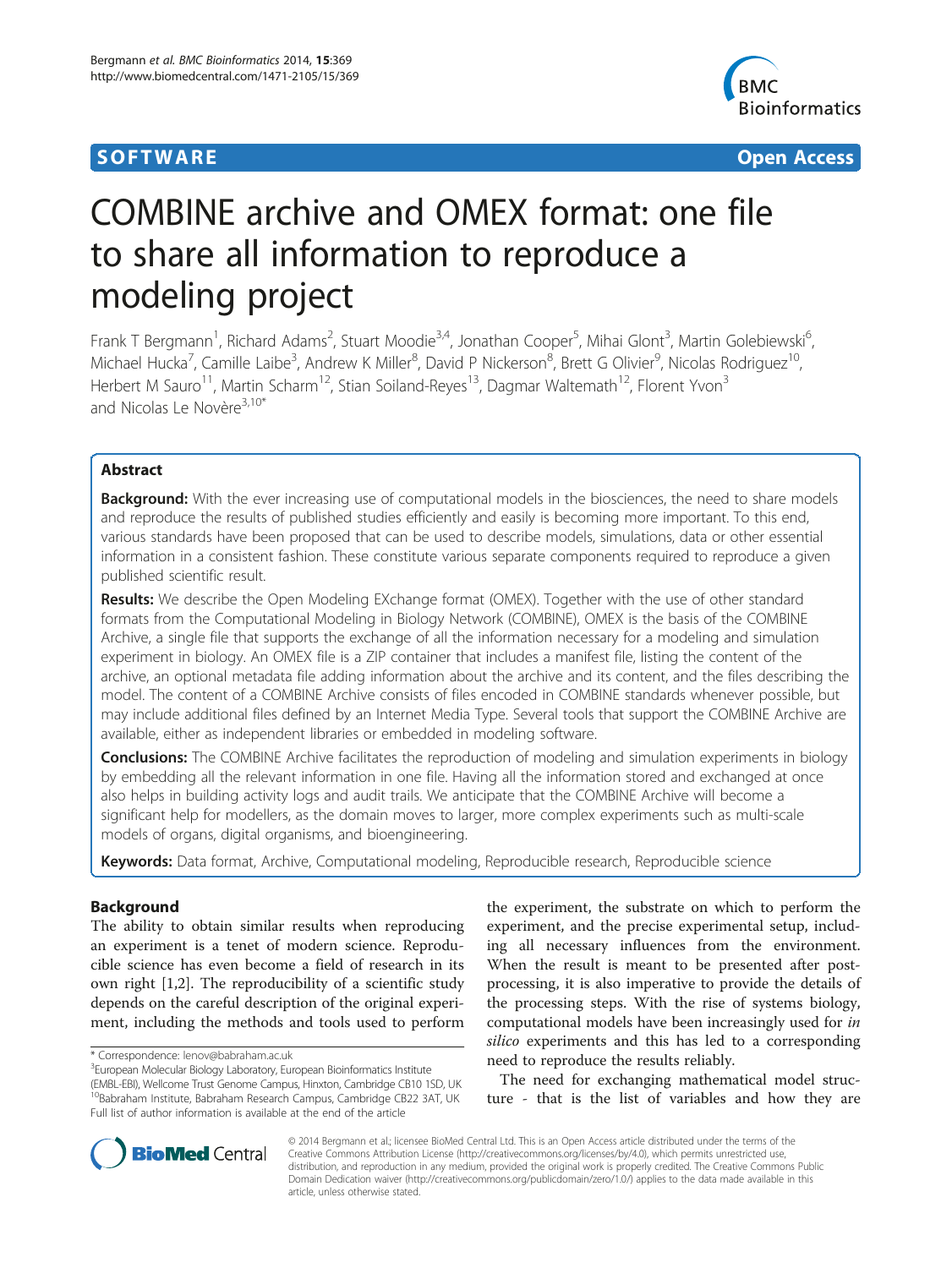related - was recognized early on. It led to the generation of tool-independent structured formats, such as SBML [\[3](#page-7-0)], CellML [\[4](#page-7-0)], and NeuroML [\[5\]](#page-7-0) to cite only a few. While the exchange of model structure helped with model reuse, the research community recognized that more contextual information was required to fully reproduce the results obtained from a model. Several guidelines were developed to list this information, including the Minimum Information Requested in the Annotation of Models (MIRIAM) [[6\]](#page-7-0) and the Minimum Information About Simulation Experiments (MIASE) [\[7](#page-7-0)]. Further structured formats were needed to implement these guidelines, such as SBRML [\[8](#page-7-0)] for result data and SED-ML [\[9](#page-7-0)] for the description of simulation setups.

The modeling and simulation life cycle includes several steps [[10](#page-7-0)] which need to be documented and described in order to be reproduced. Typically, a model is built based upon prior knowledge, either manually or through automated means. Although not generally encoded in a standard form, the description of the procedure used to build it, including accompanying hypotheses, assumptions and approximations, is often crucial to guarantee proper use of a model [[11](#page-7-0)]. The model itself (the variables, their interrelationships and the constraints) must be precisely described. In addition, a precise description of simulation and analysis procedures must also be given in order to allow them to be reproduced. Simulation results might be needed as well, either for comparison to other data or as models for further analysis (for instance individuals generated from a population model). One may also want to add other information, for instance experimental result data (to fit the model or representative simulation results) encoded in NuML [\[12\]](#page-7-0) or FieldML [\[13\]](#page-7-0), model structure represented in the SBGN [\[14](#page-7-0)] and encoded in SBGN-ML [[15](#page-7-0)], or a description of the biological system being modeled, such as a synthetic biology construct encoded in SBOL [\[16](#page-7-0)]. Therefore in order to fully reproduce a modeling and simulation procedure, one needs to access a constellation of files in different formats, including model and simulation descriptions, numerical data and links to additional information (metadata).

The increasing complexity of systems under study has led to the development of modular approaches, where models are built from several files describing different parts of the model. This is, for instance, the case for models encoded using CellML, NeuroML, or the SBML Level 3 Hierarchical Model Composition package [[17](#page-7-0)]. Furthermore, other fields in the life sciences, such as ecology [[18](#page-7-0)] and drug development [\[19\]](#page-7-0), have also started to develop standards to encode their specialized mathematical models. In these fields, datasets and simulation procedures are integral parts of the model descriptions. All the files necessary for the description of a model must therefore be exchanged in order to fully understand and use the model.

Managing multiple files presents difficulties. Sharing those files can be a tedious and error-prone affair. Some files necessary to build or process a model might have moved, or even be deleted, precluding the reproduction of results and ultimately even re-using the model. Another difficulty with handling multiple files is that models evolve over time. Some changes, such as corrections of parameter values or changes in the network structure, affect the outcome of the scientific study. Corrections of previously published model code must be communicated and propagated to all instances of the model that have been reused in other studies. It is therefore necessary to specify the version of a model that has been used in a simulation [[20](#page-7-0)]. Solutions towards improved management of computational models have recently been proposed, including better accessibility of models and versions thereof, and better links between all files related to a specific study [[20](#page-7-0)-[24](#page-7-0)]. However, all these approaches focus on long-term availability and management of modeling experiments. They do not provide the means for easy export and exchange of models in structured and well-defined formats. One advantage of an archive is that a single file can encapsulate everything there is to know about a specific modeling project, including the instructions on how to "open" the archive and interpret it. Similar examples from the domain of computer science are the packages of the Debian GNU/ Linux operating system [[25](#page-7-0)], the Java Archives [[26](#page-7-0)], the Microsoft Office Open XML [[27](#page-7-0)], and the Open Document Formats [[28](#page-7-0)].

In this article, we describe a type of archive developed by the COMBINE initiative [\[29](#page-7-0)] that enables the exchange of all information required to reproduce a modeling project.

## Implementation

#### Format of the archive

The COMBINE Archive is encoded using the "Open Modeling EXchange format" (OMEX). The archive itself is a "ZIP" file [[30\]](#page-7-0). ZIP is used for data compression and archiving purposes. A ZIP file contains one or more files that have been compressed, to reduce file size, or stored as is (Figure [1\)](#page-2-0). The technical specification of the ZIP format is available from the PKWARE website [\[31](#page-7-0)]. The default file extension for the COMBINE Archive is .omex. Additional extensions are available to indicate what is the main standard format used within the archive. This helps users choose between different archives, and select appropriate software tools with which to open them.

- .sedx SED-ML archive
- *.sbex* SBML archive
- .cmex CellML archive
- .sbox SBOL archive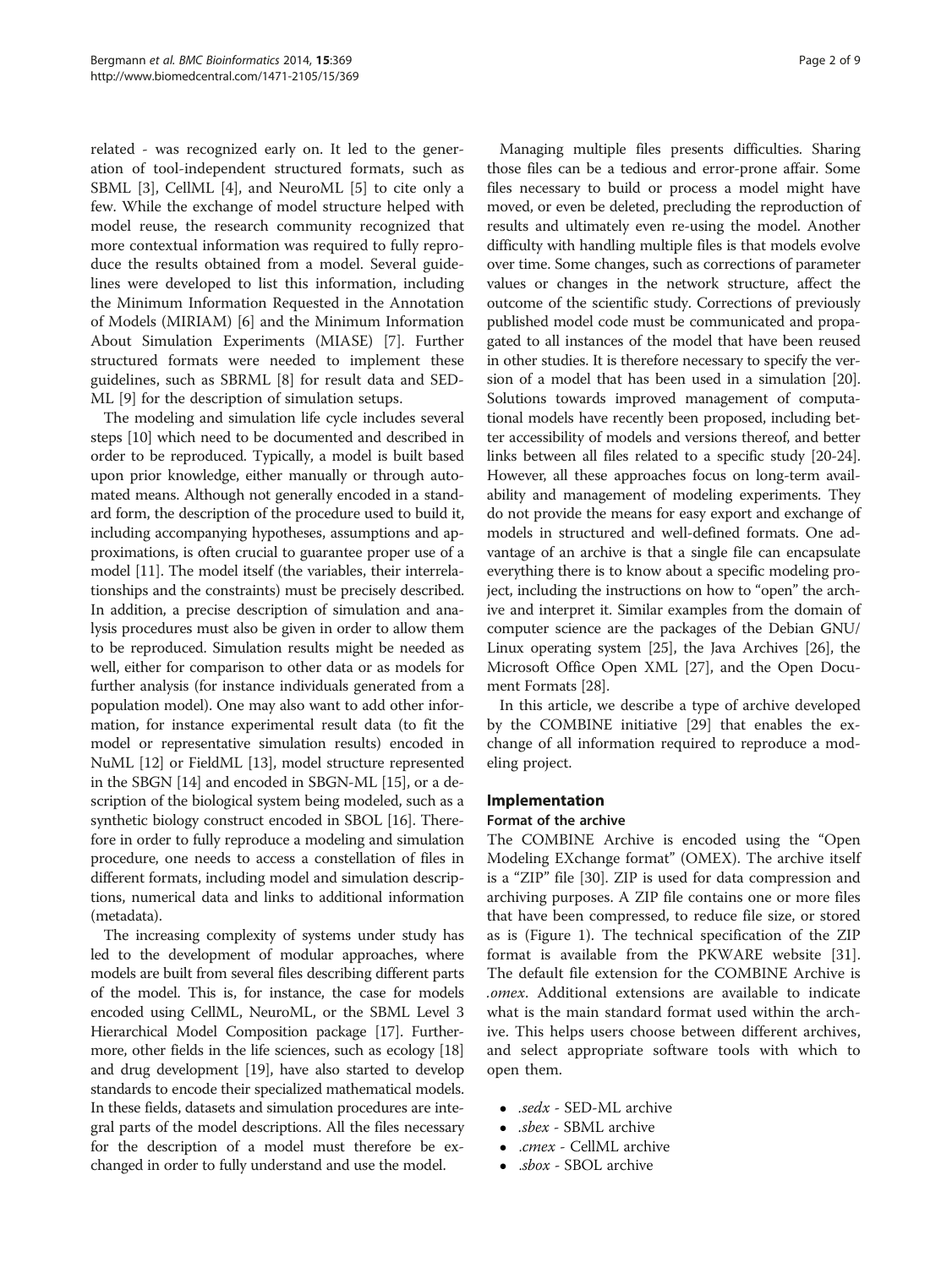<span id="page-2-0"></span>

- *.neux* NeuroML archive
- .*phex* DDMoRe archive using the PharmML format

Note that a COMBINE Archive may contain files in several different standard formats. Therefore the specific file extension is only an indication provided for the convenience of the user. For instance, a database of models could distribute archives of the same models encoded in SBML .sbex and CellML .cmex. However, archives containing models in both formats could also be distributed and the extension .omex used. If the archives contain SED-ML files, the extension .sedx could be used and the selection between the model formats be devolved to the SED-ML file.

## Manifest file

Every COMBINE Archive contains at least one file, located at the root, i.e. highest in the hierarchy of files inside the archive. This mandatory file is called *manifest*. xml. It is an XML file that contains a flat list of names of all files constituting the archive, and it describes each file's type and location inside the archive. Figure 2 shows an example manifest file. A valid manifest file must have at least one entry, the one for the archive itself (first content entry in Figure 2). However, the manifest may

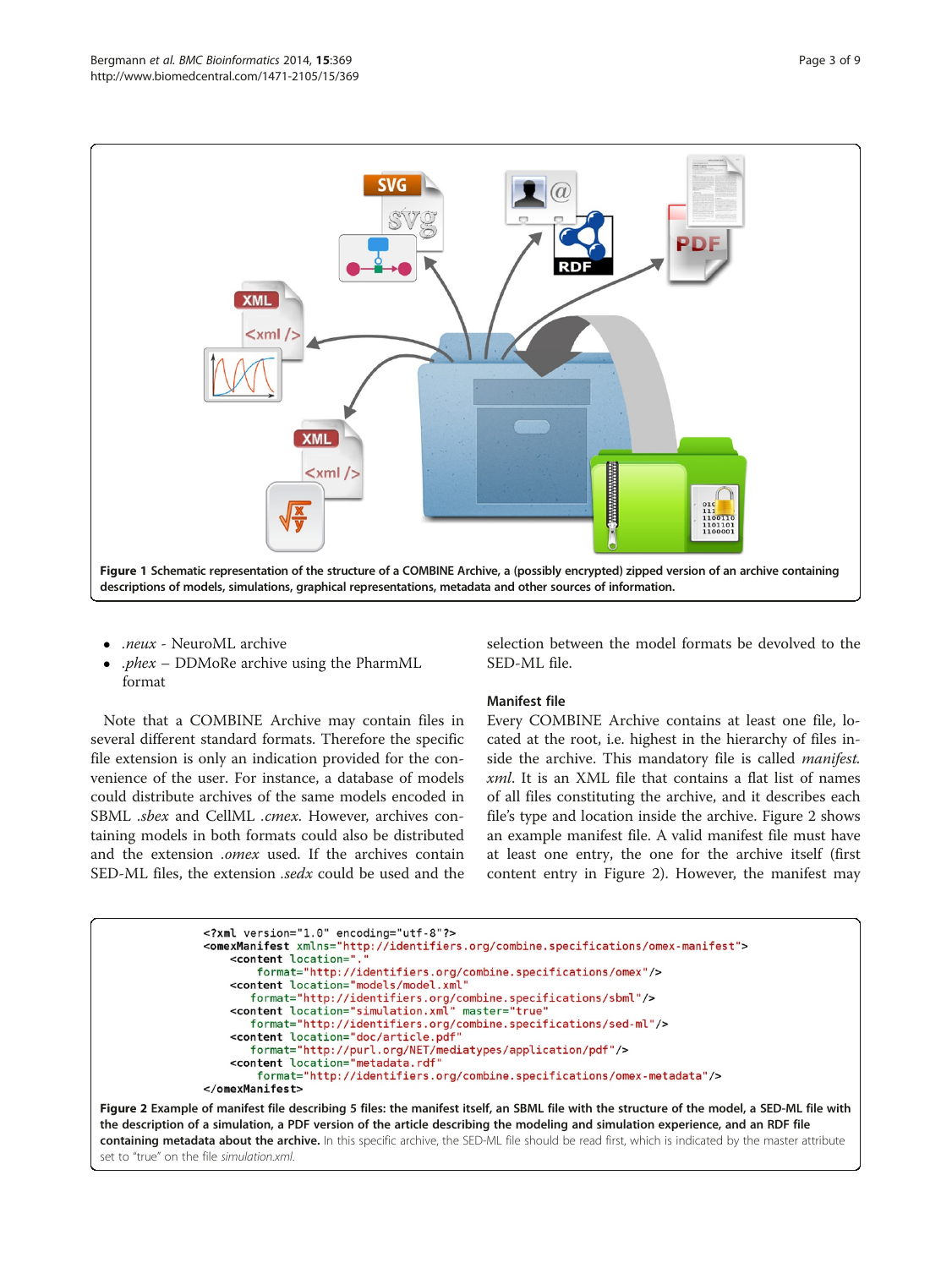contain as many entries as needed. In the current version of OMEX, all the files listed in the manifest must be included in the archive itself. The location of those files is defined by a relative Uniform Resource Identifier (URI) [\[32\]](#page-7-0).

Each entry is encoded in an XML element named <content>, and characterized by three attributes. The attribute location contains a URI that specifies where the file is located with respect to the root of the archive. The attribute *format* specifies the file format, using either an Identifiers.org URI [\[33](#page-7-0)] if it exists (i.e. for any format part of COMBINE, e.g. [http://identifiers.org/](http://identifiers.org/combine.specifications/sed-ml.level-1.version-2) [combine.specifications/sed-ml.level-1.version-2](http://identifiers.org/combine.specifications/sed-ml.level-1.version-2)), or an Internet Media Type URI [[34\]](#page-7-0) (e.g. [http://purl.org/NET/](http://purl.org/NET/mediatypes/application/pdf) [mediatypes/application/pdf](http://purl.org/NET/mediatypes/application/pdf) ). If a format is neither registered with COMBINE nor with IANA, an unregistered Internet media type can be used. Such unregistered Media Type should take the form type/x.name (i.e. using URIs such as [http://purl.org/NET/mediatypes/application/](http://purl.org/NET/mediatypes/application/x.matlab) [x.matlab](http://purl.org/NET/mediatypes/application/x.matlab) or [http://purl.org/NET/mediatypes/application/x.](http://purl.org/NET/mediatypes/application/x.copasi) [copasi\)](http://purl.org/NET/mediatypes/application/x.copasi). Finally, the optional master attribute is a Boolean which indicates that the content should be considered the main one, to be read or presented to a user. The *master* attribute, read by the processing software once the archive is loaded and parsed, is different from the extensions described above. For instance, the manifest of an archive containing a simulation description and all the models necessary to run a simulation, could have the master flag set to "true" for the SED-ML file. In an archive containing a modular model made up of many parts that are hierarchically linked, the master flag should be set to "true" for the

master model, which in turn is importing sub-models but is not called by any.

## Metadata

Any type of file can be included in a COMBINE Archive, and therefore any type of metadata format may be used to encode clerical information or add semantics to the modeling contents in the archive. However, in the interests of interoperability and to ease the development of software support for metadata, the archive specification recommends an XML serialization of the Resource De-scription Framework [[35](#page-7-0)] contained in a file called *meta*data.rdf (Figure 3). The format reuses several existing standard terminologies:

- The Resource Description Format itself.
- vCard 4 [[36](#page-7-0)], a standard for electronic business cards; in particular its terms hasName, given-name, family-name, hasEmail, organization-name. How to use vCard in RDF is specified by the vCard ontology, a recommendation from the W3C [\[37\]](#page-7-0).
- Metadata terms of the Dublin Core Metadata Initiative [\[38\]](#page-7-0), in particular the terms description, creator, created, modified, W3CDTF (to encode a date, see [\[39\]](#page-7-0)). More information on the use of Dublin Core in RDF can be found on the Dublin Core website [\[40\]](#page-7-0).

The metadata file should provide sufficient information to follow the MIRIAM and MIASE guidelines whenever

```
<?xml version="1.0" encoding="UTF-8"?>
<rdf:RDF xmlns:rdf="http://www.w3.org/1999/02/22-rdf-syntax-ns#"
         xmlns:dcterms="http://purl.org/dc/terms/
         xmlns: vCard="http://www.w3.org/2006/vcard/ns#'
         xmlns:bqmodel="http://biomodels.net/model-qualifiers/">
   <rdf:Description rdf:about=".">
        <dcterms:description>
            Expanded version of the human metabolic reconstruction Recon 2.1
        </dcterms:description>
        <dcterms:creator rdf:parseType="Resource">
            <vCard:hasName rdf:parseType="Resource">
                <vCard:family-name>Le Novere</vCard:family-name>
                <vCard:given-name>Nicolas</vCard:given-name>
            </vCard:hasName>
            <vCard:hasEmail rdf:resource="lenov@babraham.ac.uk" />
            <vCard:organization-name>
                Babraham Institute
            </vCard:organization-name>
            <vCard:hasURL rdf:resource="http://orcid.org/0000-0002-6309-7327"/>
        </dcterms:creator>
        <dcterms:created rdf:parseType="Resource">
            <dcterms:W3CDTF>2014-06-26T10:29:00Z</dcterms:W3CDTF>
        </dcterms:created>
        <bqmodel:is
             rdf:resource="http://identifiers.org/biomodels.db/MODEL1311110001" />
        <bqmodel:isDescribedBy
             rdf:resource="http://identifiers.org/arxiv/1311.5696" />
    </rdf:Description>
\lt/rdf:RDF>
```
Figure 3 Example of a metadata file bringing additional information about the archive itself (identified by the relative path "."): a short description of what the archive is about, details about its creator, and dates of creation and last modification.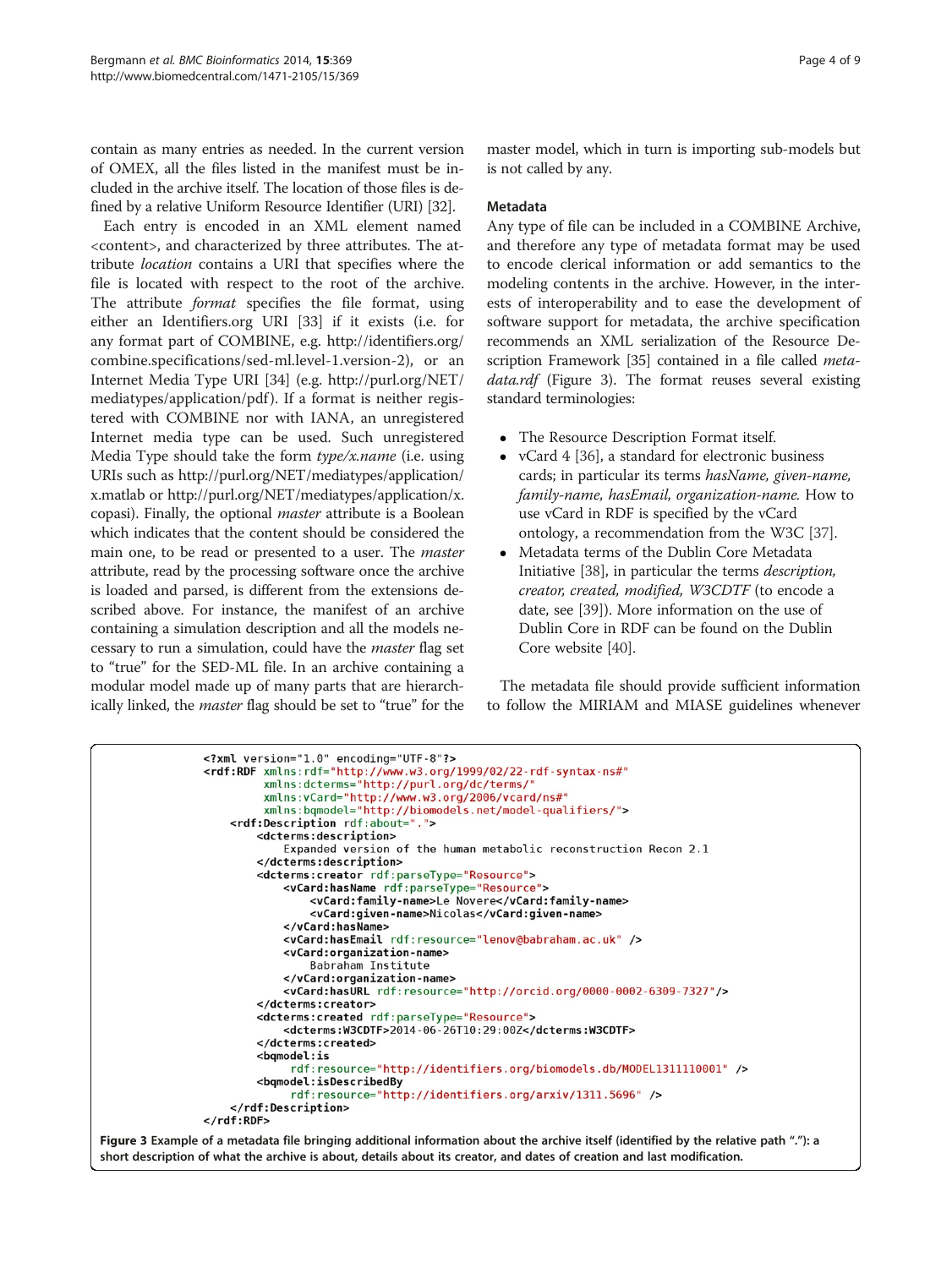possible. At the very least, the metadata file should provide the archive creation date, the date of last update, and who created it. COMBINE Archive creators could also provide a description of the software tool that generated the archive, as well as a reference to external information describing the work. In addition to the information about the archive itself, one could provide metadata about any of the archive content files. This information helps building logs of actions performed as well as audit trails, which are, for instance, important for models used in drug development. Future development of the metadata content and format is the topic of discussions of the combine-metadata Google group.

## Results and discussion

The SED-ML community initially developed the concept behind the COMBINE Archive, when faced with the need to encapsulate the simulation experiment description and the models needed to perform that experiment [[41\]](#page-7-0). Members of the community extended the aim of the SED-ML archive to encompass any file type that would be useful during a modeling and simulation procedure, and wrote an initial technical description. This draft was discussed during several COMBINE meetings, on the combine-discuss mailing list and subsequently on the dedicated combine-archive mailing list. The discussions converged towards the specification described in this manuscript. A first release candidate was published on July 4 2014. Comments were taken into account in a second release candidate published on July 25 2014. No further comments on the document were received and OMEX version 1 was released on September 15<sup>th</sup> 2014. Its specification is described in a document available at [http://identifiers.org/combine.specifications/omex.](http://identifiers.org/combine.specifications/omex)

Several tools providing support for the COMBINE Archive have already been released (Table 1) either as independent libraries or embedded within modeling software such as PySCeS [\[42\]](#page-7-0), VCell [[43](#page-7-0)] or Tellurium [\[44](#page-7-0)].

## Use cases

Combining several types of information encoded in different formats into a single file will be useful for many researchers. Here we showcase a few applications of the COMBINE Archive. These examples demonstrate the

current usage of the archive and are not meant to be limiting.

## Use case 1, systems biology models

As recognized by the MIRIAM and MIASE guidelines, the sole description of model variables and their relationships (the structural model) is not sufficient to allow the reproduction of simulation results. The description of the simulation and analysis tasks is also necessary. Many modeling and simulation software configuration formats include both model description and experiments. In order to exchange this information in standard, tool-independent, formats, one must provide the models (for instance encoded in SBML) and the simulation description (in SED-ML). An example of such archive is provided in Additional file [1](#page-6-0). Although a SED-ML file can describe an experiment using models available remotely (using URIs to allow for their identification and retrieval), it is often useful to be able to provide all the necessary information at once. One might also need several models to reproduce a simulation experiment, for instance to compare results generated from different models, to parametrize a model using the results of another model or to run several models concurrently (see also use case 3). Moreover, a model can be described in multiple documents, for instance when encoded in CellML 1.1 [[45](#page-7-0)] or in SBML Level 3 with the model composition package [\[17](#page-7-0)]. The COMBINE Archive permits researchers to share all the documents describing a model and associated simulations in a single file.

## Use case 2, drug discovery models

Assessing the effects of a drug using mathematical models involves several steps, including model selection, parameter estimation, population simulations etc., both on the pharmacokinetics (drug concentration over time) and pharmacodynamics (drug effect versus drug concentration) side. The US Food and Drug Administration requires the provision of information sufficient to completely reproduce the evaluation of a drug [[46\]](#page-8-0). This includes SAS transport files [[47\]](#page-8-0) to represent all datasets used for model development and validation; ASCII text files of model codes or control streams and output listings for all major model building steps (base structural

Table 1 Different implementations that support the COMBINE Archive today

| Name                   | Main developer       | Language | URL                                         |
|------------------------|----------------------|----------|---------------------------------------------|
| LibCombine             | Frank Bergmann       | -#       | https://github.com/fbergmann/CombineArchive |
| CombineArchive Toolkit | Martin Scharm        | Java     | https://sems.uni-rostock.de/                |
| libCombineArchive      | BioModels team       | Java     | https://github.com/mglont/CombineArchive    |
| PySCeS                 | <b>Brett Olivier</b> | Python   | http://pysces.sourceforge.net/              |
| Tellurium              | Herbert Sauro        | Python   | http://tellurium.analogmachine.org          |
| VCell                  | Ion Moraru           | Java     | http://www.nrcam.uchc.edu/                  |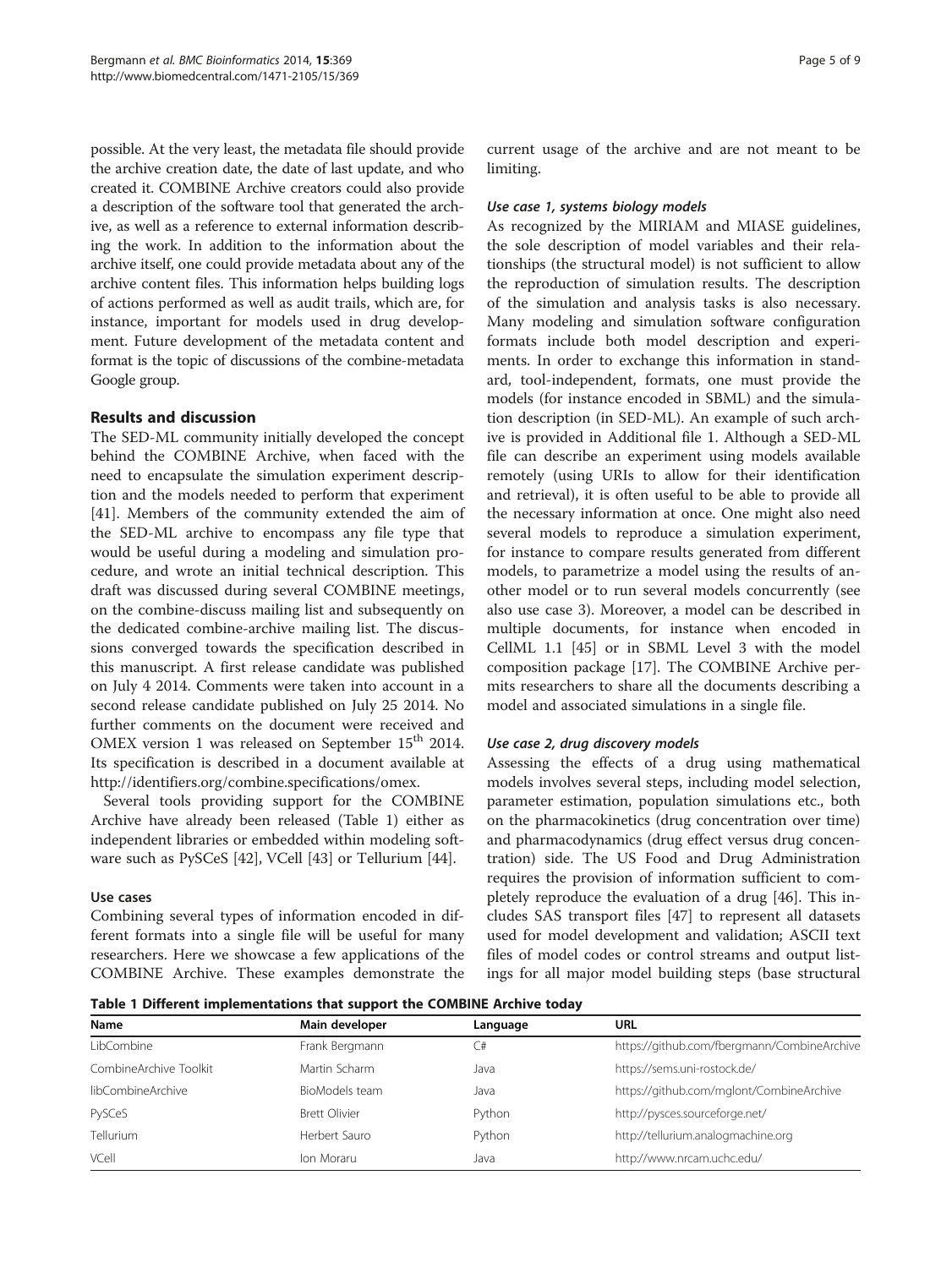model, covariates models, final model, and validation model); individual plots for a representative number of subjects for population analysis; and standard model diagnostic plots. Each data item must be accompanied by a description provided in a PDF file. A structured archive containing all these components is a convenient method of ensuring that all information is faithfully transmitted, and that the correct versions of each piece of information are included in the transmission. PharmML, the emerging standard for pharmacometrics models, already supports the COMBINE Archive as a container that encapsulates all the information pertaining to a pharmacometrics modeling project [\[19\]](#page-7-0).

## Use case 3, large hybrid modular models

As systems biology moves toward the description of more complex systems, such as comprehensive biological processes [\[48](#page-8-0)], whole cells [[49\]](#page-8-0), and organs [\[50](#page-8-0)], larger and more detailed models are being developed. These models encompass biological processes that might require the use of different modeling approaches. Their simulations sometimes require the use of several simulation tools. The tools' results influence each other, for instance using synchronization [[49,51\]](#page-8-0). To be able to reproduce such simulation experiments, one must provide all the submodels, all the simulation descriptions, and the descriptions of the overall experiments with the coordination of the elementary simulations. All files must be at the right place and in the right version. A single file archive offers a convenient way to share consistent instances of those models.

## Use case 4, automatic (machine-only) transfer of research results

Given a suitable technical infrastructure, no human interaction is necessary to transfer tasks and results between machines or applications. The COMBINE Archive can be seen as a container for all files necessary for the job to run a simulation on a computational model. The archive can be submitted to compute nodes which can then automatically read and process the corresponding tasks. For example, the Functional Curation project of Chaste [[11](#page-7-0),[52](#page-8-0)] uses the COMBINE Archive as the standard format to transfer data between the web interface and the backend. The goal of the Functional Curation project is to compare a model's behavior under different experimental scenarios. On the web page, a user may choose the set of computational models of interest together with a set of experiment descriptions they would like to test against these models. All selected files are compiled into a COMBINE Archive, for instance using the CombineArchive library [[53\]](#page-8-0), and sent to a node in a back-end, which is able to understand the encoded job and run the experiment. Afterwards, the simulation

results are again packed into a COMBINE Archive and sent back to the web server where they are presented to the user. Thus, the COMBINE Archive eases the communication between nodes in a network.

## Related efforts

The idea of a single package to run a simulation experiment in biology was pioneered by the JSim "Project File", which are text files that encapsulate everything used by the JSim program: the notes, the model code, and the control parameters for all the steps in the analysis [\[54](#page-8-0)]. More recently, the Workflow4Ever project (Wf4ever), developed the Research Object Bundle [[55](#page-8-0)], focusing on the preservation of scientific experiments in data-intensive science [[56](#page-8-0)]. The structure of the Research Object Bundle is close to the COMBINE Archive. Based on Adobe Universal Container Format (UCF) [\[57\]](#page-8-0), it is also a ZIP file containing a manifest and metadata. One way to start converging the efforts is to share metadata vocabularies and formats, as demonstrated in the tool ro-combine-archive [[58](#page-8-0)], which enriches a COMBINE Archive such that it can co-exist as a Research Object Bundle and vice versa.

Beyond scientific research, several industry standards are being widely used to build document archives based on ZIP files. They mostly belong to two large families. The aforementioned UCF bears strong similarities with the Open Document Format [[28](#page-7-0)] developed by the Organization for the Advancement of Structured Information Standards (OASIS), and the EPUB Open Container Format (OCF) [\[59\]](#page-8-0) developed by the International Digital Publication Forum (IDPF). As with OMEX, those archives contain a manifest file that lists and identifies the contents of the archive and a metadata file, either in XML or in RDF. In parallel, Microsoft developed the Open Packaging Convention [\[60\]](#page-8-0) used in its Office Suite and some other software such as MathWorks' Simulink. Those packages also list their contents in an XML file, and can carry metadata .

However, these industry standards can be relatively complex and rigid. In this initial iteration of the OMEX specification, the community opted for simplicity and flexibility, in order to encourage rapid support and usage. The main differences between the COMBINE Archive and the formats discussed above lie in the structure of the archive and the format of the file describing the content. Since the COMBINE Archive is in general less restrictive, future convergences will be easy to implement once agreed upon.

#### General discussion

A COMBINE Archive contains files encoded in various formats. Currently OMEX does not provide a standard mean to describe the relationships between the different files beyond the mechanisms used by the various file encoding formats. For example, SED-ML documents define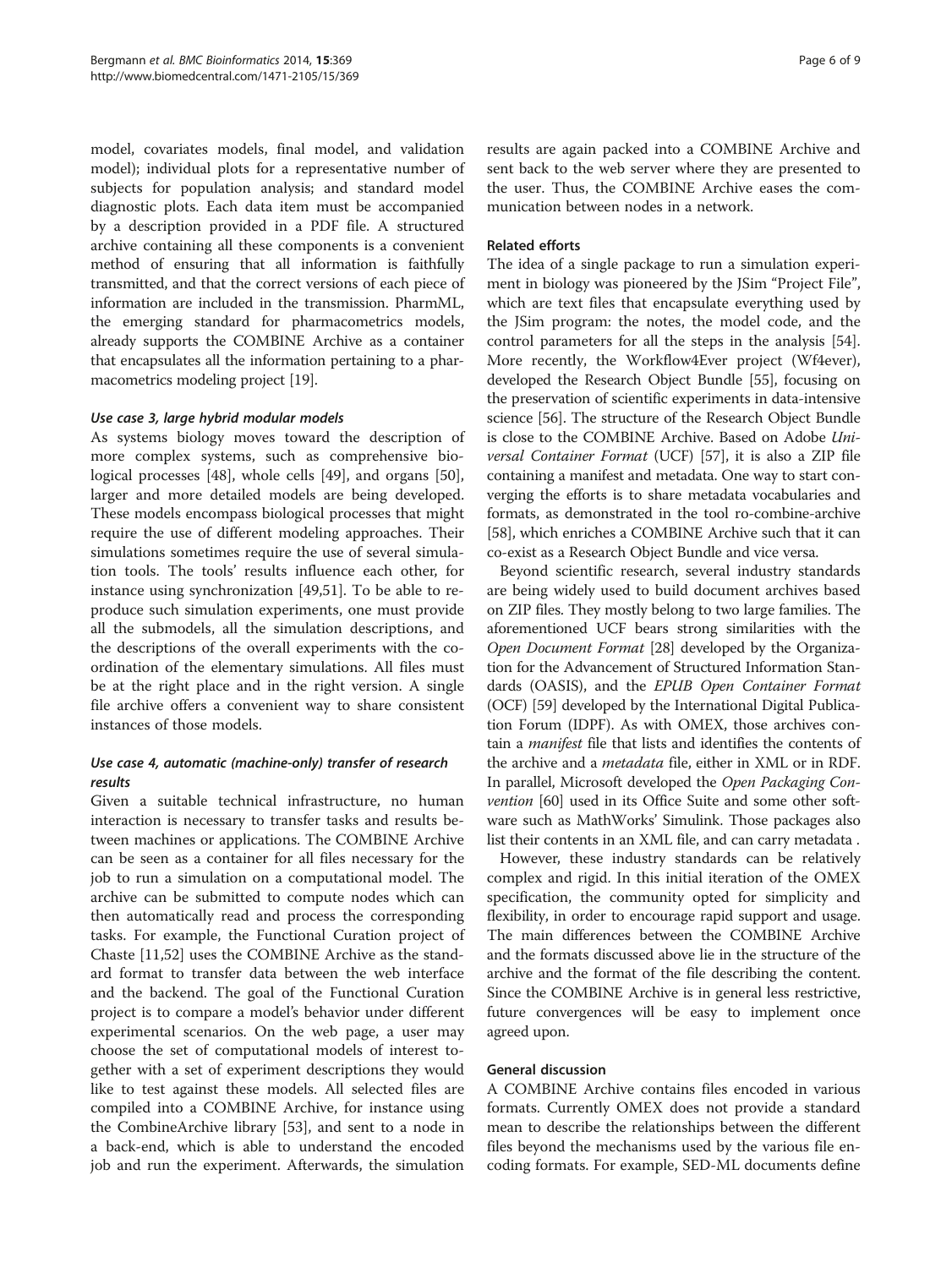<span id="page-6-0"></span>links to the models and datasets it uses; Similarly, hierarchical model documents in CellML or SBML contains links to the required sub-models. Some work remains to be done in order to specify the relationship between given elements of a file with elements in another file. For instance, there is currently no well defined way to link glyphs encoded in SBGN-ML with the corresponding elements of an SBML file. Some solutions have been discussed, including systems similar to the SED-ML link to models or more general mapping files.

In addition to the multi-files packaging aspect, the use of the ZIP format with OMEX allows for significant compression of file contents and resultant reduction in file size. This provides a notable benefit when sharing state-of-the-art models and associated files, which can be quite large. For instance an archive containing the expanded version of the human metabolic reconstruction Recon2.1 [\[61](#page-8-0)] is approximately 23 MB bytes, while the sum of its contained files is 230 MB, i.e. 90% compression ratio (Additional file 2).

The current specification requires that all the components are encapsulated within the archive. Accessing documents outside the archive might be more flexible and fit with a semantic web approach. However, it would require more complex verification and validation systems to answer questions such as "Are the links still valid? Are the versions of the files meant to be used in the archive the same as the version accessible through the URLs? How do users and software tools discriminate between network failure, non-existent file, file in the wrong format, etc.?". For the time being, it was felt that including everything in the archive file was a better choice. If an archive cannot be read or interpreted, one can attribute the fault to either the tool reading the archive or the archive builder. The reliability of third parties is inconsequential in this scheme.

## Conclusions

The ability to distribute an entire modeling project as a single file, containing all the necessary protocols and data needed for its implementation, will lead to easier reuse of models, improved reproducibility of results, and better tracking of the model development process.

## Availability and requirements

Project name: COMBINE archive Project home page: [http://identifiers.org/combine.speci](http://identifiers.org/combine.specifications/omex)[fications/omex](http://identifiers.org/combine.specifications/omex) Operating system(s): platform independent Programming language: XML Other requirements: none License: non-applicable Any restrictions to use by non-academics: none

## Availability of supporting data

The data set supporting the results of this article is included within the article (and its Additional files 1 and 2).

## Additional files

[Additional file 1:](http://www.biomedcentral.com/content/supplementary/s12859-014-0369-z-s1.zip) COMBINE Archive containing a model of the Repressilator encoded in SBML and the simulation experiment description provided as supporting information for [\[9](#page-7-0)]. [Additional file 2:](http://www.biomedcentral.com/content/supplementary/s12859-014-0369-z-s2.zip) COMBINE Archive containing the expanded version of the Recon1.1 model [\[61](#page-8-0)].

#### Abbreviations

COMBINE: Computational Modeling in Biology Network; MIASE: Minimum Information About a Simulation Experiment; MIRIAM: Minimum Information Required in the Annotation of Models; NuML: Numerical Markup Language; OCF: Open Container Format; ODF: Open Document Format; OMEX: Open Modeling EXchange format; OOXML: Office Open XML; OPC: Open Packaging Convention; SBGN: Systems Biology Graphical Notation; SBGN-ML: Systems Biology Graphical Notation Markup Language; SBML: Systems Biology Markup Language; SBRML: Systems Biology Result Markup Language; SED-ML: Simulation Experiment Description Markup Language; UCF: Universal Container Format; URI: Uniform Resource Identifier.

#### Competing interests

The authors declare that they have no competing interests.

#### Authors' contributions

FTB, RA, NLN wrote the initial version of COMBINE Archive, SM, JC, MaGo, MH, CL, AKM,, DPN, SSR, NR, HMS, DW contributed to the current specification, SM, MiGl, BO, MS, FY, SSR developed implementations. All authors contributed to the manuscript. All authors read and approved the final manuscript.

#### Acknowledgements

SM, MG, CL received funding from the Innovative Medicines Initiative Joint Undertaking (grant agreement no. 115156, DDMoRe). JC was supported through the EPSRC Cross-Disciplinary Interface Programme (grant number EP/I017909/1) and Microsoft Research Ltd. MH and NR were supported by US National Institute of General Medical Sciences (GM070923). DPN is supported by The Virtual Physiological Rat Project (NIH P50-GM094503) and the Maurice Wilkins Centre for Molecular Biodiversity. BO is supported by a ZonMW Zenith grant 40-41009-98-10038. HMS was partly supported by US National Institute of General Medical Sciences (R01GM081070). MS and DW are funded by the German Federal Ministry of Education and Research (e:Bio program SEMS, FKZ 031 6194). SSR was supported by the EU (FP7 RI-283359 and FP7-ICT-2007-6 270192). NR and NLN were supported by the UK Biotechnology and Biological Science Research Council (BBS/E/B/000C0419).

#### Author details

<sup>1</sup>Modelling of Biological Processes, BioQUANT/COS, University of Heidelberg, INF 267, Heidelberg 69120, Germany. <sup>2</sup>ResearchSpace, 24 Fountainhall Road Edinburgh EH9 2LW, UK. <sup>3</sup>European Molecular Biology Laboratory, European Bioinformatics Institute (EMBL-EBI), Wellcome Trust Genome Campus, Hinxton, Cambridge CB10 1SD, UK. <sup>4</sup>Current affiliation: Eight Pillars Ltd, 19 Redford Walk Edinburgh EH13 0AG, UK.<sup>5</sup>Department of Computer Science, University of Oxford, Wolfson Building, Parks Road, Oxford OX1 3QD, UK. <sup>6</sup>HITS gGmbH Schloss-Wolfsbrunnenweg 35, D-69118 Heidelberg, Germany. <sup>7</sup>Computing and Mathematical sciences, California Institute of Technology, Pasadena, CA 91125, USA. <sup>8</sup>Auckland Bioengineering Institute, University of Auckland, Private Bag 92019, Auckland Mail Centre, Auckland 1142, New Zealand. <sup>9</sup>Systems Bioinformatics, VU University Amsterdam, Amsterdam 1081 HV, The Netherlands. <sup>u</sup>Babraham Institute, Babraham Research Campus, Cambridge CB22 3AT, UK. 11Department of Bioengineering, University of Washington, Seattle 98195, WA, USA. 12Systems Biology and Bioinformatics, University of Rostock, Ulmenstrasse 69, Rostock 18057, Germany. 13School of Computer Science, The University of Manchester, Oxford Road, Manchester M13 9PL, UK.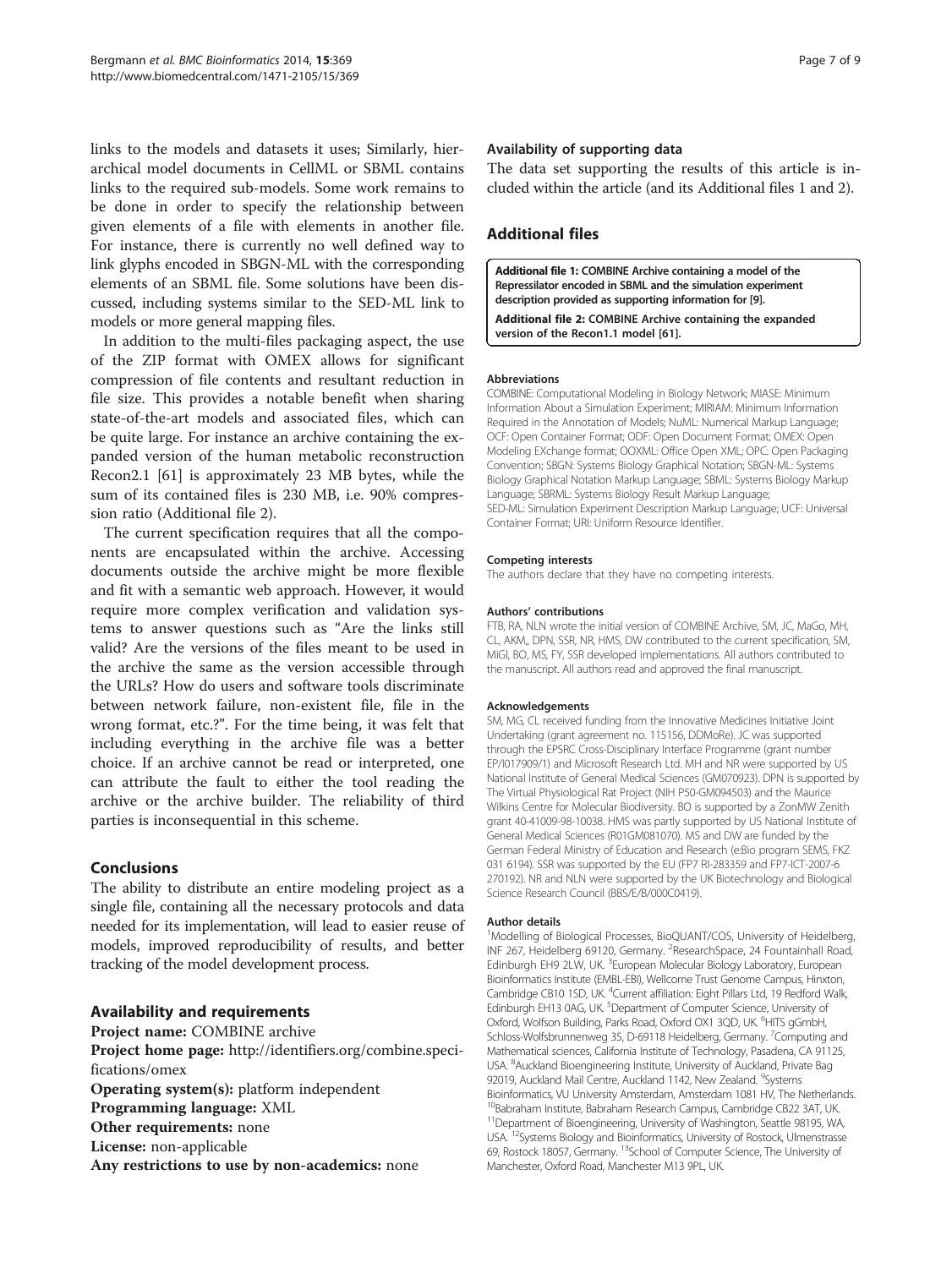#### <span id="page-7-0"></span>Received: 4 July 2014 Accepted: 30 October 2014 Published online: 14 December 2014

#### References

- 1. Mesirov JP: Computer science: accessible reproducible research. Science 2010, 327:415–416.
- 2. Sandve GK, Nekrutenko A, Taylor J, Hovig E: Ten simple rules for reproducible computational research. PLoS Comput Biol 2013, 9:e1003285.
- 3. Hucka M, Bolouri H, Finney A, Sauro HM, Doyle JC, Kitano H, Arkin AP, Bornstein BJ, Bray D, Cornish-Bowden A, Cuellar AA, Dronov S, Ginkel M, Gor V, Goryanin II, Hedley WJ, Hodgman TC, Hunter PJ, Juty NS, Kasberger JL, Kremling A, Kummer U, Le Novère N, Loew LM, Lucio D, Mendes P, Mjolsness ED, Nakayama Y, Nelson MR, Nielsen PF, et al: The Systems Biology Markup Language (SBML): a medium for representation and exchange of biochemical network models. Bioinformatics 2003, 19:524–531.
- 4. Hedley WJ, Nelson MR, Bullivant DP, Nielsen PF: A short introduction to CellML. Phil Trans Roy Soc London Series A 2001, 359:1073–1089.
- 5. Goddard NH, Hucka M, Howell F, Cornelis H, Shankar K, Beeman D: Towards NeuroML: model description methods for collaborative modelling in neuroscience. Phil Trans Roy Soc London Series B 2001, 356:1209–1228.
- Le Novère N, Finney A, Hucka M, Bhalla US, Campagne F, Collado-Vides J, Crampin EJ, Halstead M, Klipp E, Mendes P, Nielsen P, Sauro H, Shapiro B, Snoep JL, Spence HD, Wanner BL: Minimum Information Requested In the Annotation of biochemical Models (MIRIAM). Nat Biotechnol 2005, 23:1509–1515.
- 7. Waltemath D, Adams R, Beard DA, Bergmann FT, Bhalla US, Britten R, Chelliah V, Cooling MT, Cooper J, Crampin E, Garny A, Hoops S, Hucka M, Hunter P, Klipp E, Laibe C, Miller A, Moraru I, Nickerson D, Nielsen P, Nikolski M, Sahle S, Sauro HM, Schmidt H, Snoep JL, Tolle D, Wolkenhauer O, Le Novère N: Minimum Information About a Simulation Experiment (MIASE). PLoS Comput Biol 2011, 7:e1001122.
- 8. Dada JO, Spasić I, Paton NW, Mendes P: SBRML: a markup language for associating systems biology data with models. Bioinformatics 2010, 26:932–938.
- 9. Waltemath D, Adams R, Bergmann FT, Hucka M, Kolpakov F, Miller AK, Moraru II, Nickerson D, Sahle S, Snoep JL, Le Novère N: Reproducible computational biology experiments with SED-ML – the simulation experiment description markup language. BMC Syst Biol 2011, 5:198.
- 10. Courtot M, Juty N, Knüpfer C, Waltemath D, Zhukova A, Dräger A, Dumontier M, Finney A, Golebiewski M, Hastings J, Hoops S, Keating S, Kell DB, Kerrien S, Lawson J, Lister A, Lu J, Machne R, Mendes P, Pocock M, Rodriguez N, Villeger A, Wilkinson DJ, Wimalaratne S, Laibe C, Hucka M, Le Novère N: Controlled vocabularies and semantics in systems biology. Mol Syst Biol 2011, 7:543.
- 11. Cooper J, Mirams G, Niederer S: High throughput functional curation of cellular electrophysiology models. Prog Biophys Mol Biol 2011, 107:11–20.
- 12. Numerical Markup Language. [http://code.google.com/p/numl/.](http://code.google.com/p/numl/) Accessed 09 April 2014.
- 13. Christie GR, Nielsen PMF, Blackett SA, Bradley CP, Hunter PJ: FieldML: concepts and implementation. Phil Trans R Soc A 2009, 367:1869–1884.
- 14. Le Novère N, Hucka M, Mi H, Moodie S, Shreiber F, Sorokin A, Demir E, Wegner K, Aladjem M, Wimalaratne S, Bergman FT, Gauges R, Ghazal P, Kawaji H, Li L, Matsuoka Y, Villéger A, Boyd SE, Calzone L, Courtot M, Dogrusoz U, Freeman T, Funahashi A, Ghosh S, Jouraku A, Kim S, Kolpakov F, Luna A, Sahle S, Schmidt E, et al: The systems biology graphical notation. Nat Biotechnol 2009, 27:735–741.
- 15. van Iersel MP, Villéger AC, Czauderna T, Boyd SE, Bergmann FT, Luna A, Demir E, Sorokin A, Dogrusoz U, Matsuoka Y, Funahashi A, Aladjem MI, Mi H, Moodie SL, Kitano H, Le Novère N, Schreiber F: Software support for SBGN maps: SBGN-ML and LibSBGN. Bioinformatics 2012, 28:2016–2021.
- 16. Galdzicki M, Clancy KP, Oberortner E, Pocock M, Quinn JY, Rodriguez CA, Roehner N, Wilson ML, Adam L, Anderson JC, Bartley BA, Beal J, Chandran D, Chen J, Densmore D, Endy D, Grünberg R, Hallinan J, Hillson NJ, Johnson JD, Kuchinsky A, Lux M, Misirli G, Peccoud J, Plahar HA, Sirin E, Stan GB, Villalobos A, Wipat A, Gennari JH, et al: The Synthetic Biology Open Language (SBOL) provides a community standard for communicating designs in synthetic biology. Nat Biotechnol 2014, 32:545–550.
- 17. Smith LP, Hucka M, Hoops S, Finney A, Ginkel M, Myers CJ, Moraru I, Liebermeister W: Hierarchical Model Composition, Version 1 Release 2. Available from COMBINE 2013 [http://identifiers.org/combine.specifications/](http://identifiers.org/combine.specifications/sbml.level-3.version-1.comp) [sbml.level-3.version-1.comp.](http://identifiers.org/combine.specifications/sbml.level-3.version-1.comp)
- 18. Grimm V, Berger U, Bastiansen F, Eliassen S, Ginot V, Giske J, Goss-Custard J, Grand T, Heinz SK, Huse G, Huth A, Jepsen JU, Jørgensen, Mooij WM, Müller B, Pe'er G, Piou C, Railsback SF, Robbins AM, Robbins MM, Rossmanith E, Rüger N, Strand E, Souissi S, Stillman RA, Vabø R, Visser U, DeAngelis DL: A standard protocol for describing individual-based and agent-based models. Ecol Model 2006, 198:115–126.
- 19. Pharmacometrics Markup Language<http://pharmml.org> Accessed 12 Feb 2014
- 20. Waltemath D, Henkel R, Hälke R, Scharm M, Wolkenhauer O: Improving the reuse of computational models through version control. Bioinformatics 2013, 29:742–748.
- 21. Li C, Donizelli M, Rodriguez N, Dharuri H, Endler L, Chelliah V, Li L, He E, Henry A, Stefan MI, Snoep JL, Hucka M, Le Novère N, Laibe C; BioModels database: an enhanced, curated and annotated resource for published quantitative kinetic models. BMC Syst Biol 2010, 4:92.
- 22. Wolstencroft K, Owen S, du Preez F, Krebs O, Mueller W, Goble C, Snoep JL: The SEEK: a platform for sharing data and models in systems biology. Meth Enzymol 2011, 500:629–655.
- 23. Miller AK, Yu T, Britten R, Cooling MT, Lawson J, Cowan D, Garny A, Halstead MD, Hunter PJ, Nickerson DP, Nunns G, Wimalaratne SM, Nielsen PM: Revision history aware repositories of computational models of biological systems. BMC Bioinformatics 2011, 12:22.
- 24. Henkel R, Le Novère N, Wolkenhauer O, Waltemath D: Considerations of graph-based concepts to manage of computational biology models and associated simulations. GI-Jahrestagung 2012, 2012:1545-1551
- 25. deb (file format) [http://en.wikipedia.org/wiki/Deb\\_%28file\\_format%29](http://en.wikipedia.org/wiki/Deb_%28file_format%29). Accessed 12 Feb 2014.
- 26. JAR (file format) [http://en.wikipedia.org/wiki/JAR\\_%28file\\_format%29.](http://en.wikipedia.org/wiki/JAR_%28file_format%29) Accessed 12 Feb 2014.
- 27. [OOXML] Office Open XML file formats. [http://en.wikipedia.org/wiki/](http://en.wikipedia.org/wiki/Office_Open_XML_file_formats) [Office\\_Open\\_XML\\_file\\_formats](http://en.wikipedia.org/wiki/Office_Open_XML_file_formats). Accessed 12 Feb 2014.
- 28. OpenDocument technical specification [http://en.wikipedia.org/wiki/](http://en.wikipedia.org/wiki/OpenDocument_technical_specification) [OpenDocument\\_technical\\_specification.](http://en.wikipedia.org/wiki/OpenDocument_technical_specification) Accessed 12 Feb 2014.
- 29. The Computational Modeling in Biology Initiative (COMBINE) [http://co.](http://co.mbine.org) [mbine.org.](http://co.mbine.org) Accessed 12 Feb 2014.
- 30. Zip (file format) [http://en.wikipedia.org/wiki/Zip\\_%28file\\_format%29.](http://en.wikipedia.org/wiki/Zip_%28file_format%29) Accessed 12 Feb 2014.
- 31. [ZipSpec] APPNOTE.TXT .ZIP File Format Specification [http://www.pkware.](http://www.pkware.com/documents/casestudies/APPNOTE.TXT) [com/documents/casestudies/APPNOTE.TXT.](http://www.pkware.com/documents/casestudies/APPNOTE.TXT) Accessed 12 Feb 2014.
- 32. Berners-Lee T, Fielding R, Masinter L: Uniform Resource Identifier (URI): Generic Syntax. The Internet Society 2005 [http://tools.ietf.org/html/rfc3986.](http://tools.ietf.org/html/rfc3986) Accessed 12 Feb 2014.
- 33. Juty N, Le Novère N, Laibe C: Identifiers.org and MIRIAM Registry: community resources to provide persistent identification. Nucleic Acids Res 2012, 40:D580–D586.
- 34. Freed N, Klensin J: Media Type Specifications and Registration Procedures. Internet Soc 2005 <http://tools.ietf.org/html/rfc4288>. Accessed 12 Feb 2014.
- 35. Resource Description Framework (RDF)<http://www.w3.org/RDF/>. Accessed 13 Feb 2014.
- 36. Perreault S: vCard Format Specification. 2011 [http://tools.ietf.org/html/](http://tools.ietf.org/html/rfc6350) [rfc6350](http://tools.ietf.org/html/rfc6350). Accessed 13 Feb 2014.
- 37. Iannella R, McKinney J: vCard Ontology. 2013 [http://www.w3.org/TR/vcard-rdf/.](http://www.w3.org/TR/vcard-rdf/) Accessed 13 Feb 2014.
- 38. DCMI Usage Board: DCMI Metadata Terms. 2012 [http://dublincore.org/](http://dublincore.org/documents/dcmi-terms/) [documents/dcmi-terms/](http://dublincore.org/documents/dcmi-terms/). Accessed 13Feb 2014.
- 39. Wolf M, Wicksteed C: Date and Time Formats. 1997 [http://www.w3.org/TR/](http://www.w3.org/TR/NOTE-datetime) [NOTE-datetime](http://www.w3.org/TR/NOTE-datetime). Accessed 13 Feb 2014.
- 40. Nilsson M, Powell A, Johnston P, Naeve A: Expressing Dublin Core metadata using the Resource Description Framework (RDF) [http://dublincore.org/](http://dublincore.org/documents/dc-rdf/) [documents/dc-rdf/.](http://dublincore.org/documents/dc-rdf/) Accessed 13 Feb 2014.
- 41. Waltemath D, Bergmann FT, Adams R, Le Novère N: Simulation Experiment Description Markup Language (SED-ML): Level 1 Version 1. 2011 [http://identifiers.](http://identifiers.org/combine.specifications/sed-ml.level-1.version-1) [org/combine.specifications/sed-ml.level-1.version-1.](http://identifiers.org/combine.specifications/sed-ml.level-1.version-1) Accessed 14 Feb 2014.
- 42. Olivier BG, Rohwer JM, Hofmeyr JS: Modelling cellular systems with PySCeS. Bioinformatics 2005, 21:560–561.
- 43. Loew LM, Schaff JC: The virtual cell: a software environment for computational cell biology. TRENDS Biotechnol 2001, 19:401–406.
- 44. Integrated Python Based Modeling Environment [http://tellurium.](http://tellurium.analogmachine.org) [analogmachine.org](http://tellurium.analogmachine.org). Accessed 2 July 2014.
- 45. Nickerson D, Buist M: Practical application of CellML 1.1: the integration of new mechanisms into a human ventricular myocyte model. Prog Biophys Mol Biol 2008, 98:38–51.